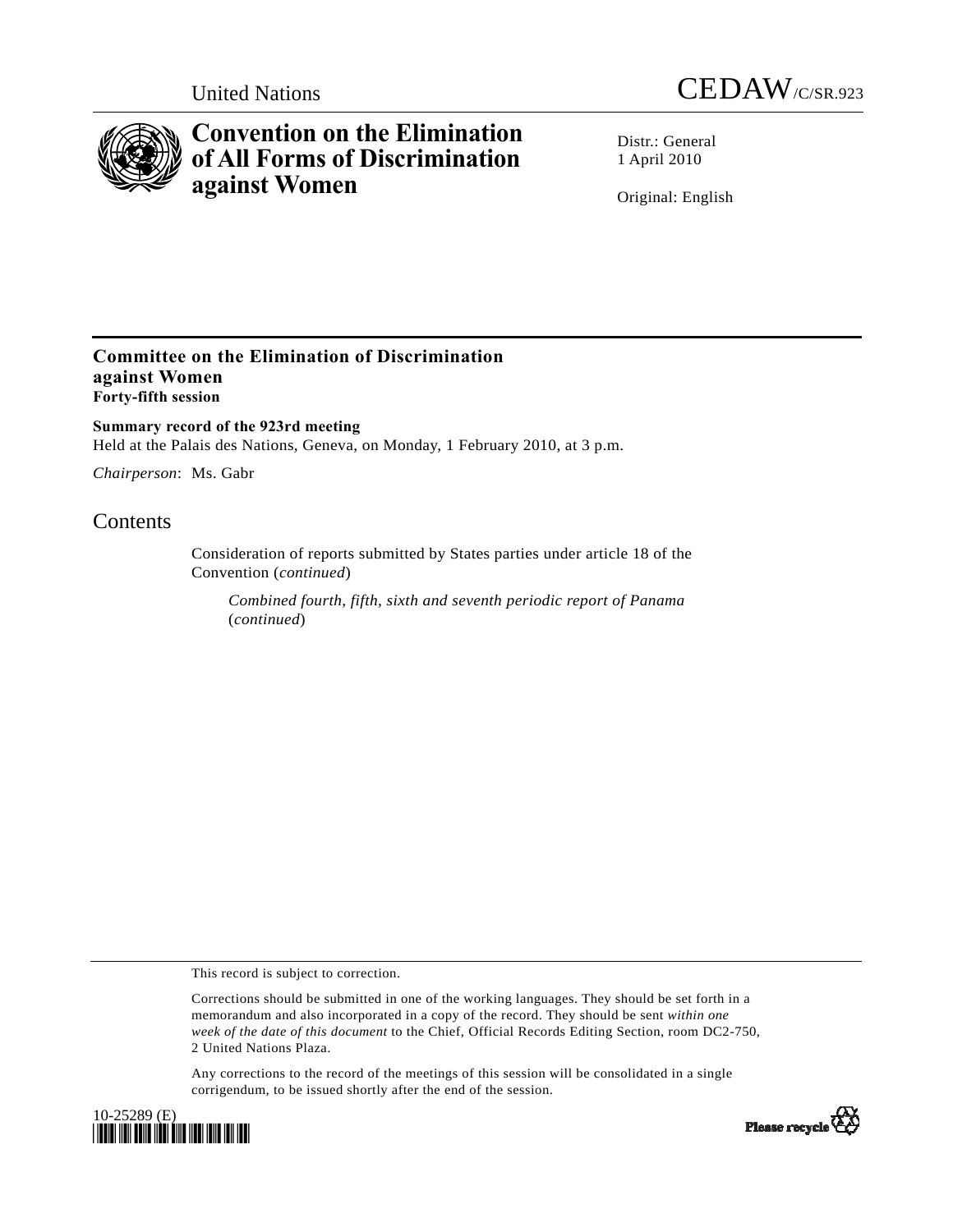*The meeting was called to order at 3.05 p.m.* 

#### **Consideration of reports submitted by States parties under article 18 of the Convention** (*continued*)

 *Combined fourth, fifth, sixth and seventh periodic report of Panama* (*continued*) (*CEDAW/C/PAN/7; CEDAW/C/PAN/Q/7 and Add.1*)

1. *At the invitation of the Chairperson, the members of the delegation of Panama took places at the Committee table.*

*Articles 1 to 6* (*continued*)

2. **The Chairperson** invited the delegation of Panama to continue replying to the questions posed at the previous meeting.

3. **Ms. Montenegro de Herrera** (Panama) said that the definition of discrimination against women contained in article 3 of Act No. 4 of 29 January 1999 was almost the same as, but not identical to, the definition contained in the Convention. In spirit, however, as well as in terms of its application, it was understood to be based on equality between men and women. Moreover, article 1 of Act No. 4 clearly set out the principles underpinning the Act, while article 19 provided the constitutional framework for non-discrimination. Essentially, all State policies must be based on respect for human rights, gender equality and non-discrimination.

4. The discrepancy between the de jure situation and the de facto situation in Panama was largely due to the androcentric nature of Panamanian society and the persistence of sexist stereotypes. The National Institute for Women was working to change that by elaborating a public policy on equal opportunity.

5. The Government had taken note of the temporary special measures recommended by the Committee and would work to implement them as part of its efforts to combat femicide and other forms of violence.

6. **Ms. Horzelda Williams** (Panama) said that the police and the judiciary alike received ongoing training. Most police officers learned about human rights and gender-based violence as part of their basic training at police academies. The judicial college, meanwhile, had its own gender office. From March to June 2010, immigration officials, investigative police, border police and refugee organizations, among others,

would participate in an online course on human trafficking.

7. **Ms. Vergara** (Panama) said that the role of the Office of the Ombudsman was twofold. On the one hand, it collected information on the evolution of human rights from civil society organizations, which in turn collected such information from women. On the other hand, its women's office provided a place where women could make their voices heard. Training efforts were continuous and included initiatives to disseminate the Convention and raise awareness of human rights in civil society and the Government.

8. **Ms. Montenegro de Herrera** (Panama) said that, while the number of temporary special measures that had been implemented was lower than hoped, the Government was at least now aware of the implementation gaps and of the problems facing Panamanian women. It had taken note of the Committee's comments and would draw up policies and strategic objectives aimed at addressing those issues, with a view to ensuring full respect for Panamanian women's rights.

#### *Articles 7 to 9*

9. **Ms. Rasekh** said that, while women's participation in political life had improved, Panama had a long way to go before it met the 30-per-cent female representation quota. In that connection, she asked what had been done to increase the number of women in elected office and how many Panamanian ambassadors were women.

10. **Ms. Belmihoub-Zerdani** said that, although Panama had ratified the Convention quickly and had adopted a number of laws aimed at ensuring its implementation, results on the ground were disappointing. For example, almost 13 years had passed since the adoption of Act No. 22 of 14 June 1997 amending the Electoral Code, yet political parties were far from meeting the requirement that women must account for at least 30 per cent of candidates for party positions or positions subject to popular vote. Why was that so? She also wondered how many Afro-Panamanian women held positions of responsibility.

11. **Mr. Falcón Moreno** (Panama) said he agreed that States must not only ratify but also implement the Convention. Fortunately, that was being done in Panama. By way of illustration, he said that the posts of President Pro Tempore of the Council of Ministers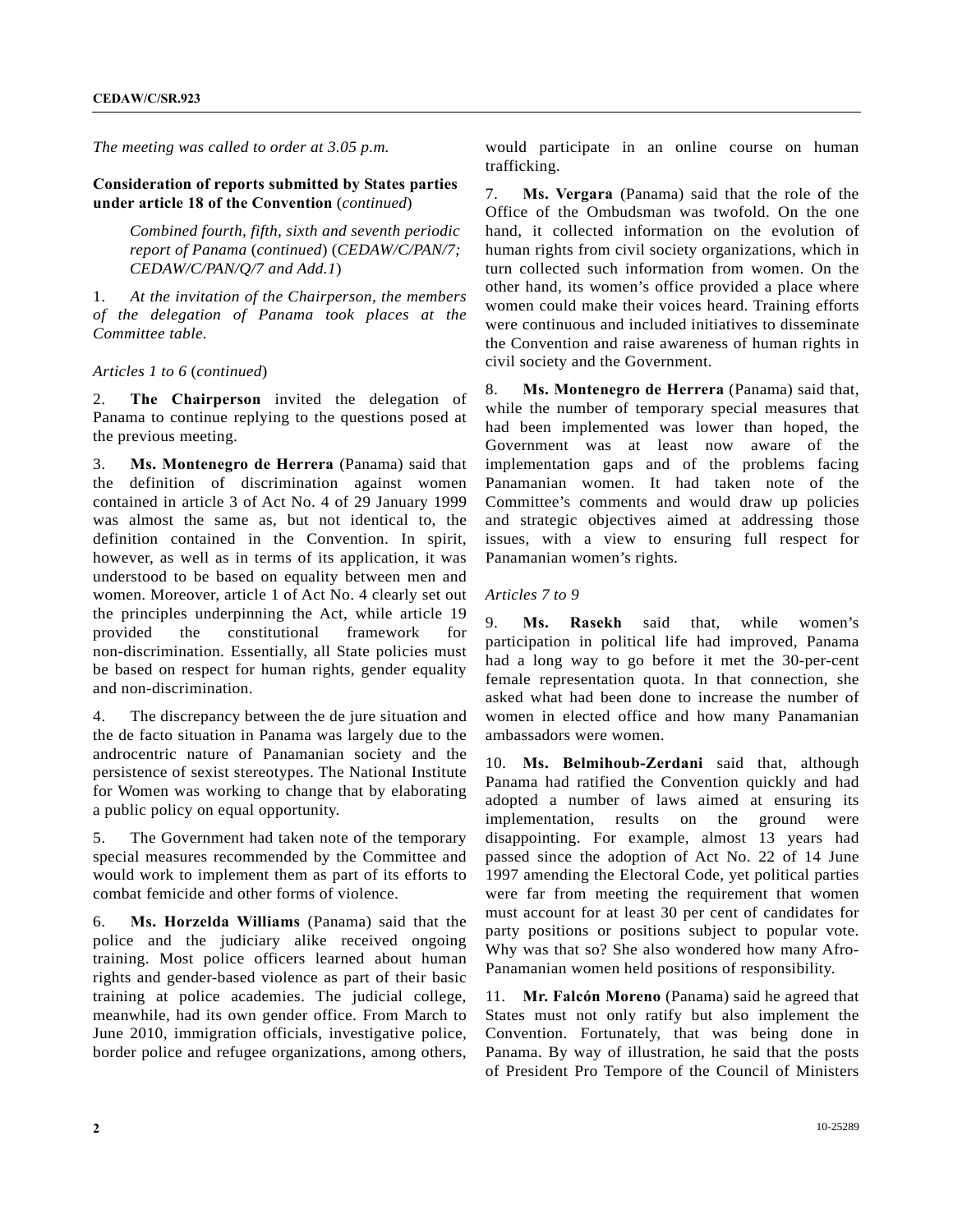for Women of Central America and President Pro Tempore of the Council of Social Integration of the Department of Central American Social Integration were currently held by Panamanian women; all but two Government ministries had female heads of international technical cooperation; and Panama's recent nominees for the Committee on the Rights of the Child and the International Criminal Court, though not elected, had both been women. The posts of President of the Supreme Court of Justice, Minister of Education and Secretary-General of the Ministry of the Interior and Justice, meanwhile, were currently held by Afro-Panamanian women.

12. He did not know how many Panamanian ambassadors were women but he could obtain that information if the Committee so wished.

13. **Ms. Montenegro de Herrera** (Panama) said that the National Institute for Women strongly believed that women's political empowerment hinged on equal representation. She admitted that that goal was a long way off. Political parties and civil society organizations were currently studying why the many laws adopted in Panama since the Convention's ratification had not yielded more results in that respect. One problem was that, while Act No. 6 of 17 December 2002 provided that at least 10 per cent of public funding for elections must be allocated to the training of women, there was nothing in the law to ensure that such funds were actually used.

14. Another problem concerned women's insufficient economic resources. There was no shortage of educated Panamanian women who were interested in participating in political life. Furthermore, political parties had come to recognize the importance of women's participation in political life and of their inclusion on electoral slates. It was during the elections themselves that female candidates encountered problems, because they lacked the economic resources needed to mount a proper campaign. Without money, it was very difficult to get elected in Panama.

15. **Ms. Luque** (Panama) said that the number of female voters in Panama was almost the same as the number of male voters. The failure of women candidates to win elections implied that Panamanian women were not voting for them. It was important to find out why. The State and political parties could make every effort to promote women's participation in political life but ultimately the electorate decided.

### *Articles 10 to 14*

16. **Ms. Bailey** asked what was being done to eliminate gender stereotyping in education; whether there were any plans to develop a national public policy on equal opportunity for indigenous groups; whether a supervisory mechanism was in place to ensure compliance with the guarantee, in Act No. 29 of 3 June 2002, that pregnant teenagers could continue their education by means of a modular system or other appropriate arrangement; and what steps were being taken to address Panama's high child labour rate, particularly as it related to the completion of education.

17. **Ms. Patten** asked what was being done to improve women's participation in the labour market; how the substantial wage gap between men and women was being addressed; and whether wage structures in female-dominated professions had been reformulated.

18. **Mr. Bruun** said that he would be interested to know more about the implementation in the workplace of article 175 of Act No. 14 of 18 May 2007, which criminalized sexual harassment, and about current child labour rates in Panama.

19. **Ms. Rasekh** asked how many of Panama's 918 health-care facilities were located in rural and indigenous areas and what steps were being taken to tackle the significant educational and cultural barriers that hampered rural and indigenous women's access to health-care services.

20. **Ms. Arocha Domínguez**, noting that Panama's report was descriptive rather than analytical in nature, said that future reports should make greater use of available indicators and should disaggregate data by population group. The Afro-Panamanian population was particularly invisible in the current report. Furthermore, she asked why the draft framework law on sexual and reproductive health had stalled and how the legislative branch and other institutions could be convinced of its importance.

21. **Ms. Pimentel** said that it was clear from Panama's teenage pregnancy statistics that its sex education policy was not working. The same conclusion had been reached by the Committee on the Rights of the Child, which had expressed concern, moreover, about the rise in sexually transmitted infections (STIs) and HIV/AIDS among Panamanian teenagers and children. Against such a backdrop, the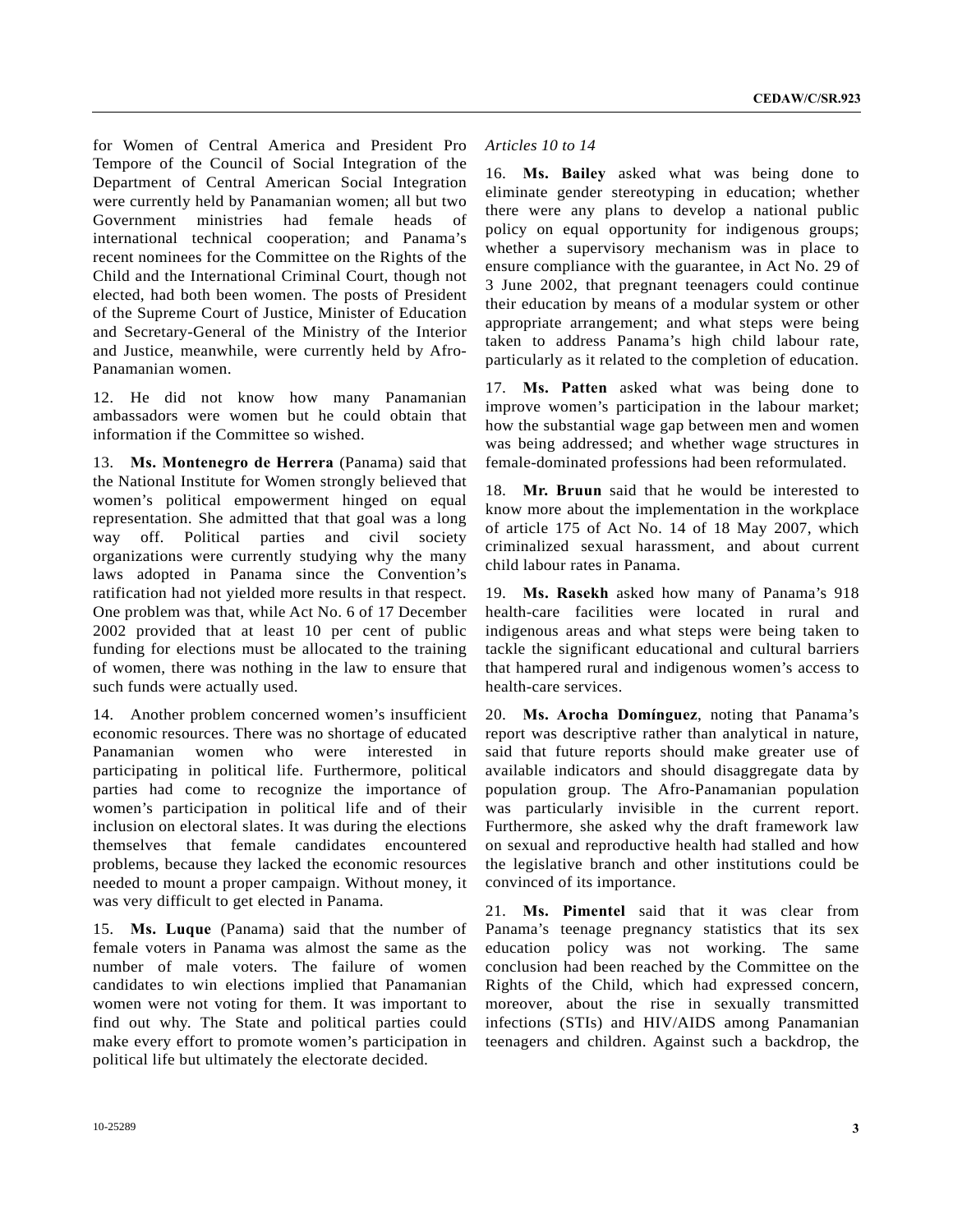draft framework law on sexual and reproductive health was extremely important.

22. **Ms. Patten** enquired about Government efforts to ensure rural and indigenous women's full and equal participation in the formulation of macroeconomic and social policies, to promote economic opportunities and equal access to productive resources for rural and indigenous women, to address rural and indigenous women's needs, and to promote programmes and policies for rural and indigenous women based on full participation and respect for cultural diversity. She also asked whether the Government collected gender- and age-disaggregated data on economic activity in rural areas.

23. **Ms. Awori** asked what prevented rural and indigenous women from enjoying their rights.

24. **Mr. Flinterman** requested more information about the strategic social plan mentioned at the previous meeting.

25. **Ms. Montenegro de Herrera** (Panama) said it was a matter of great concern to the Government that, in higher education, men continued to favour traditionally "male" programmes and women continued to favour traditionally "female" programmes. The Women's Institute of the University of Panama was investigating why that was so and devising a new university curriculum.

26. The fact that women entering the labour market were, generally speaking, more qualified than their male counterparts did not mean they enjoyed equal conditions. Pay gaps persisted between equally qualified men and women engaged in the same type of work. It was not enough, therefore, to educate women. Panamanian society and employers alike must recognize the principle of equal pay for equal work, as enshrined in the Constitution and the Labour Code. For its part, the National Institute for Women was promoting the identification of good labour practices in an effort to encourage companies to increase opportunities for women.

27. Although the Government had not introduced a policy of equal pay for women, it had introduced a single minimum wage for men and women. As a result, pay rates for domestic work — the area employing most women — had increased. Indirectly, then, Government policy had resulted in better pay for women.

28. School curricula were currently under review. Many parents were concerned about plans to give their children's education a gender component, particularly as it related to sexual and reproductive rights. The National Sexual and Reproductive Health Plan itself had important education-related components. The National Institute for Women was taking steps to strengthen the gender and education office, which played an important role in that regard.

29. **Ms. González Ruiz de Varela** (Panama) said that, as a result of the *Muévete por Panamá* ("Get Ahead for Panama") campaign, over 45,000 adults — 60 per cent of them women — had received literacy training. The campaign had been extremely successful and would continue, with a particular focus on the indigenous population.

30. Recently, a free Internet service had been launched nationwide, including in Panama's five indigenous areas (*comarcas*), with a view to ensuring that the most vulnerable people had access to technology. In the coming weeks, all children attending State primary schools and preschools would receive textbooks, uniforms and grants. The aim was to ensure that the entire population had access to a good education. The Government was also planning to introduce stimulation, nutrition and safe drinking water programmes for under-six-year-olds. Such programmes played an important role in reducing school dropout rates and combating poverty.

31. Poverty reduction efforts focused on Panama's indigenous areas, which lagged the furthest behind in attaining the Millennium Development Goals, particularly those relating to child hunger and malnutrition. The Government measured progress on the Goals closely. As a result of various programmes, including the Opportunities Network Programme, extreme poverty had fallen in Panama.

32. **Ms. Horzelda Williams** (Panama) said that, generally speaking, schools did ensure that pregnant teenagers could continue their education by means of a modular system or other appropriate arrangement, in accordance with Act No. 29 of 3 June 2002. School principals were responsible for supervising the progress of pregnant teenagers, while the National Secretariat for Children, Adolescents and the Family, established in January 2009, was responsible for ensuring that the law was implemented. In addition, the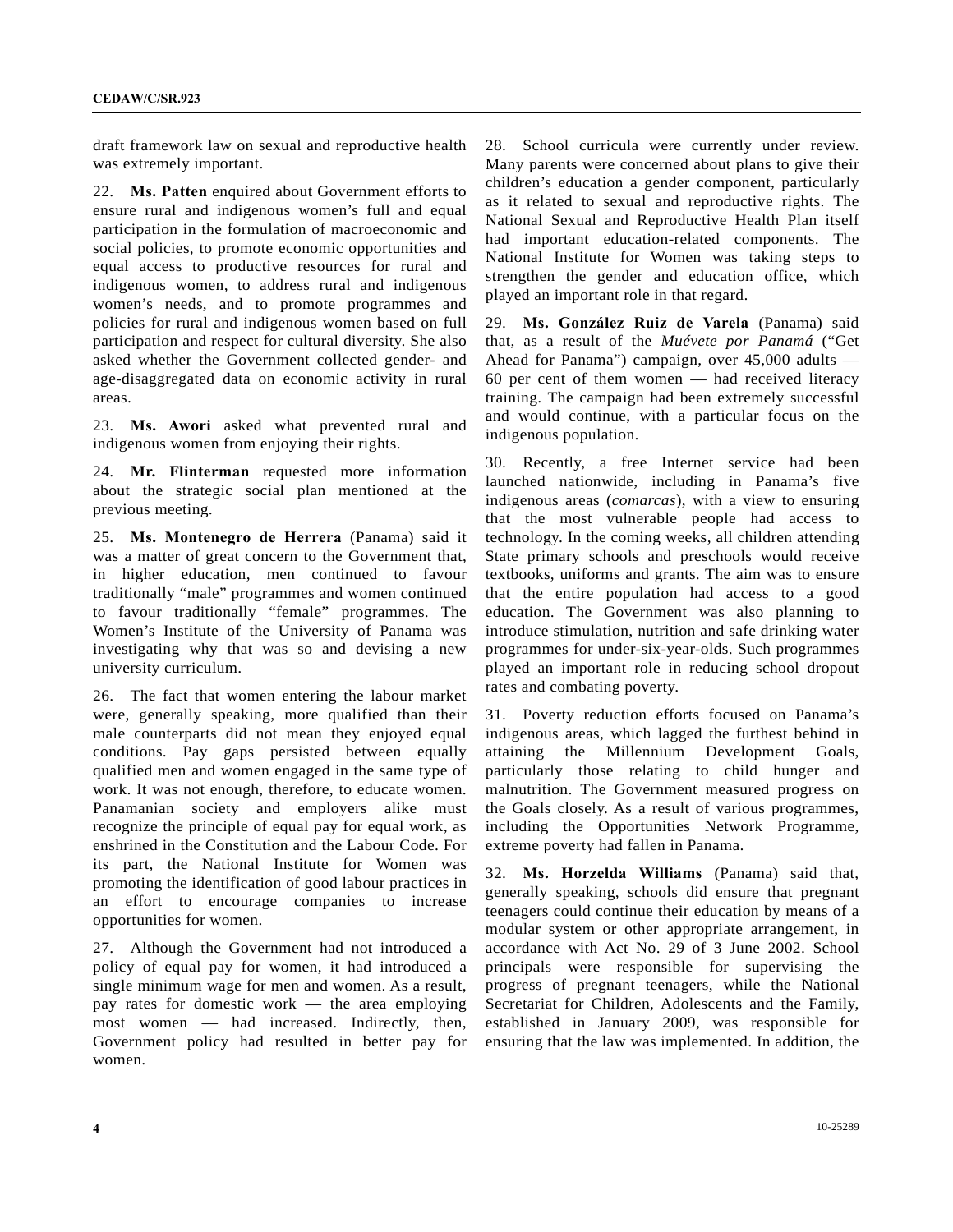National Sexual and Reproductive Health Plan contained a provision for educating young parents.

33. Lastly, both the National Commission on HIV/AIDS and the STI/HIV/AIDS multisectoral strategic plan played an important role in raising young people's awareness of HIV/AIDS.

34. **Ms. Vergara** (Panama) said that, in order to be involved in the country's economic development, Panamanian women must have access to credit. Considerable progress had been made in that regard. Previously, the only recourse available to people with no credit rating and no guarantor had been a special guarantee fund made up of a percentage of every commercial loan taken out in the country. A few months earlier, the law had been changed and such people could henceforth obtain credit from the Micro-, Small and Medium-sized Enterprise Authority directly. Just one week earlier, the Authority had granted loans worth almost \$200,000 to micro-, small and mediumsized enterprises — most of them owned by women in the western part of the country. The Authority hoped to grant some \$20 million in loans in 2010. NGOs and other such entities could also obtain credit from the Authority. Lastly, statistics showed that women paid back loans much more promptly than men.

35. **Ms. Luque** (Panama) said that the Labour Code prohibited sexual harassment against men and women but provided for only administrative penalties. With the entry into force of the new Criminal Code, sexual harassment had been classified as a crime. Unfortunately, the application of the new Criminal Code was being undermined by the delayed entry into force of the Code of Criminal Procedure. The President had requested that resources and personnel should be made available to ensure that the Code of Criminal Procedure entered into force in 2010. The Code would make cases of sexual harassment much easier to prosecute.

36. **Ms. González Ruiz de Varela** (Panama) said that the Government was very concerned about Panama's high child labour rate. The National Institute for Women was working to address the issue in cooperation with the International Labour Organization, the Ministry of Social Development, NGOs working in the country and a private foundation that had provided funding. The Government had adopted a serious and consistent policy to eradicate child labour in Panama.

37. As for the draft framework law on sexual and reproductive health, she said that the Government was currently evaluating content proposed a few years earlier and, following the necessary consultations with experts, civil society and Government entities, would propose new content. In that regard, she clarified that only certain educational materials on sexual and reproductive health, not the draft framework law itself, had been discussed thus far in Panama.

38. **Mr. Falcón Moreno** (Panama) said that Panama's indigenous areas enjoyed a large network of healthcare facilities. The *comarca* of Ngöbe Buglé had 12 health centres, 90 health posts and 1 sub-centre. The *comarca* of Kuna Yala had 2 hospitals, 6 health centres, 6 health posts and 2 sub-centres. The *comarca* of Emberá Wounaán and the province of Darién, meanwhile, had 62 health-care facilities, including 48 health posts and 6 health centres.

39. Even so, the Government was working to improve health-care services in indigenous areas. State health policy had been reformulated to give it a stronger focus on Panama's indigenous groups, and the number of medical personnel in indigenous areas had been increased. In areas with few health-care facilities, the Ministry of Health conducted campaigns aimed at preventing common illnesses such as influenza as well as more serious diseases such as HIV/AIDS. In fact, the Government's influenza A (H1N1) vaccination programme had been launched in such areas and was only now being extended to the rest of the country.

40. The Government was also working to identify and address gaps in health-care services in rural and indigenous areas. In response to Executive Decree No. 53 of 25 June 2002, it had decided to conduct a needs assessment in rural and indigenous areas. Among other aims, the Government hoped to increase the percentage of rural and indigenous women who gave birth with the assistance of skilled attendants.

41. **Ms. Vergara** (Panama) said that international cooperation assistance to Panama had been used, inter alia, to conduct diagnostic studies on the economic and social situation of Panamanian women. Since 2007 and as part of the Women's Economic Agenda project, the Government had been evaluating Panamanian women's integration into the labour market and their contribution to gross national income. The results, to be presented shortly, would be used to generate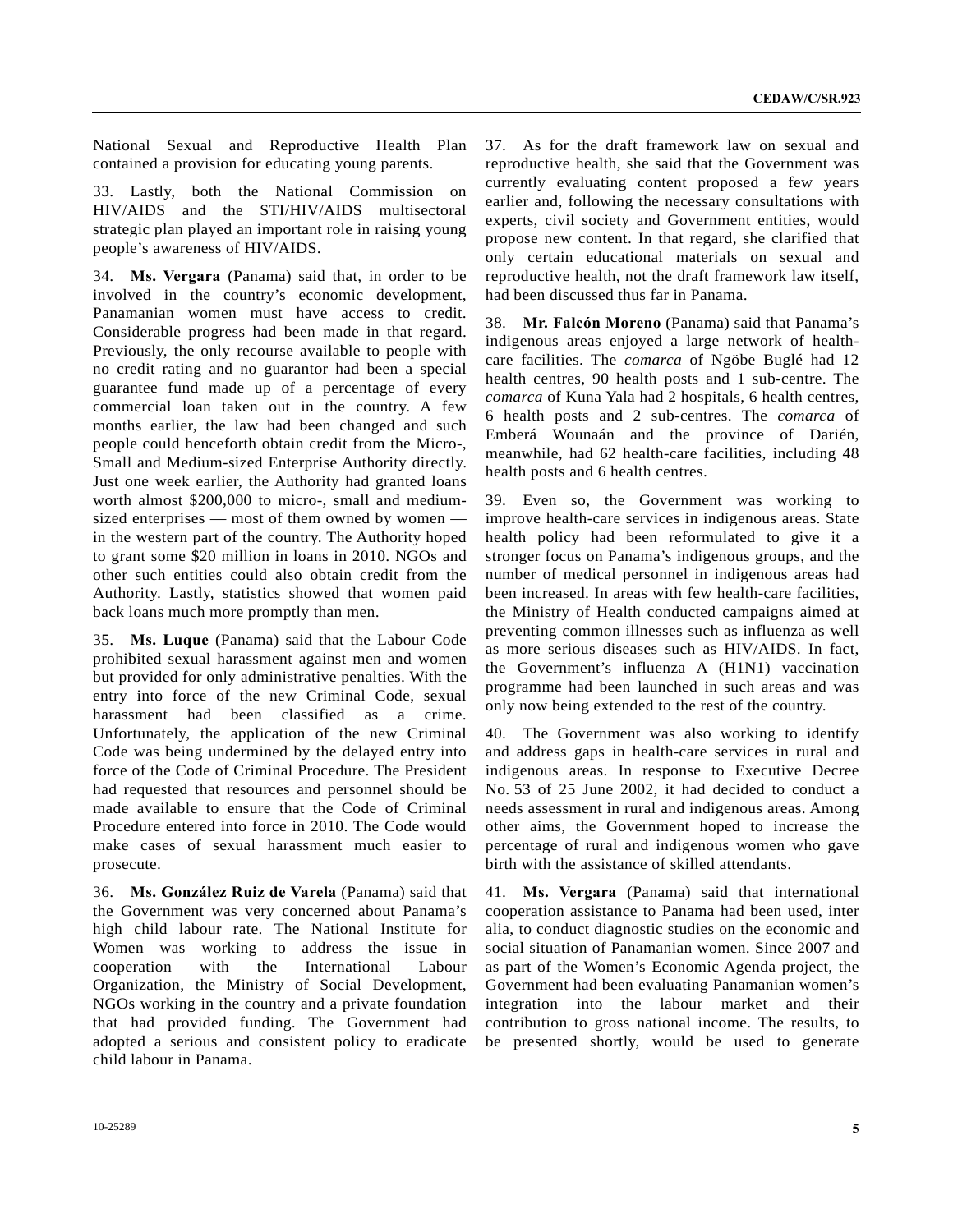specific projects aimed at eliminating the obstacles to women's participation in economic and social life.

42. In cooperation with the University of Panama and the Women's Economic Agenda project, the Government had designed a series of training courses aimed at helping Panamanian women draw up proposals for submission to banking and credit entities and thereby improving their chances of obtaining credit.

43. Lastly, for the past few years the Office of the First Lady had overseen a project aimed at generating employment for rural and indigenous women, inter alia through the provision of microcredit.

44. **Ms. González Ruiz de Varela** (Panama) said that the Government had realized that the granting of a monetary allowance alone was not enough to change the lives of women living in rural and indigenous areas. Under the strategic social plan for 2009-2014, community organization in such areas would be increased through the training of community outreach workers and the distribution of educational materials on topics such as child and maternal health. Other initiatives included the establishment of a system of territorial networks to encourage people to set up small cooperatives which would be eligible to apply for microcredit from the Micro-, Small and Medium-sized Enterprise Authority and the drafting of a housing plan to improve people's living conditions and health. The aim was to encourage poor men and women themselves to overcome the poverty in which they lived, while fully respecting their cultures and traditions.

45. The strategic social plan was closely linked to the early childhood development programme, which covered children up to the age of 6. The Government had focused on children in that age group ever since a survey conducted in 2008 had shown them to be Panama's poorest population group.

46. Every effort would be made to include more indicators in the next report. The May 2010 population and housing census would provide a good opportunity to assess the impact of the programmes currently being promoted by the Government.

47. Lastly, she would provide the Committee with health statistics on the indigenous population at the earliest opportunity.

## *Articles 15 and 16*

48. **Ms. Halperin-Kaddari**, referring to Panama's response to question 33, said that she would like to know why Panama had no plans to raise the minimum age at marriage for girls and why no measures or initiatives had been taken to prevent or eliminate the practice of early marriage.

49. According to paragraph 180 of Panama's report, the economic rights of married persons, when not stipulated by the spouses in a marriage contract, were governed by a profit-sharing regime whereby each of the spouses acquired the right to share in the profits made by the other during the period to which that regime applied. The delegation should explain what was meant by "profits" and whether the regime applied to women in de facto unions as well as to married women.

50. Lastly, she wished to know how custody disputes were settled in Panama.

51. **Ms. Šimonović** said that she would be interested to know whether many Panamanian girls married at 14 and, if so, what was being done to address the issue. She asked how Panama had responded to the various recommendations made by the Committee on the Rights of the Child and the Human Rights Committee in recent years.

52. **Ms. Luque** (Panama) said that, in cases where a contract stipulating the division of property in the event of divorce had been drawn up at the time of marriage, property was divided in accordance with that contract. Where no such contract existed, property was divided equally between the spouses. The term "profits" referred to tangible property.

53. Either spouse could file for divorce. A husband accused of abusing his wife or children was removed from the family home immediately.

54. The courts considered many factors when deciding on the issue of custody. Generally speaking, the wife was granted custody of the couple's children. Occasionally the husband was granted custody, either as a temporary measure while allegations of abuse against the wife were investigated or on a permanent basis in the rare cases where such allegations proved to be true.

55. A divorced woman who had never been gainfully employed received maintenance payments until such